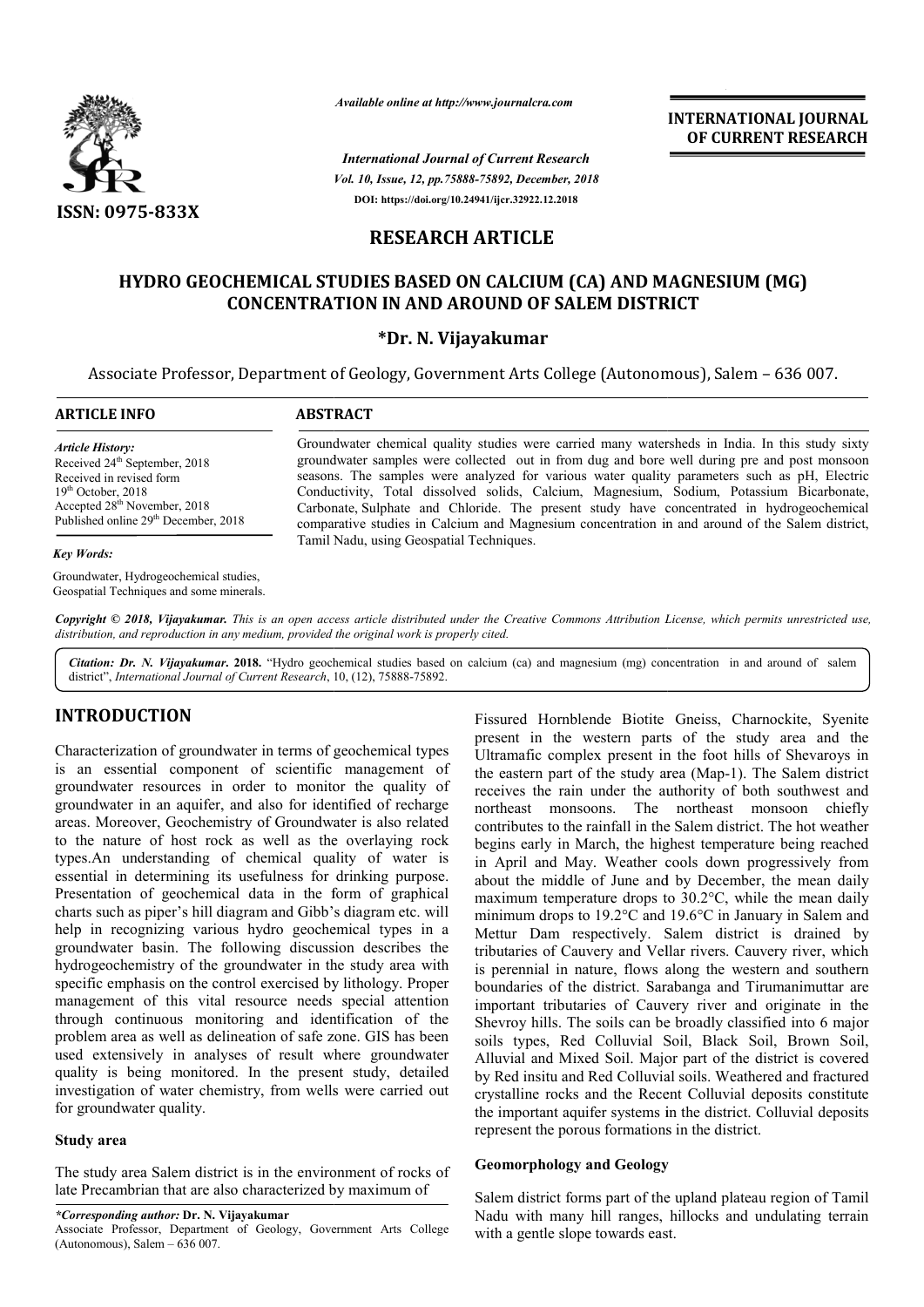

![](_page_1_Figure_2.jpeg)

The prominent geomorphic units identified in the district through interpretation of Satellite imagery are 1) Plateau (fairly high ground) , 2) Structural hills(ridges and vallys), 3) Bazada zone (alluvial cones and fans), 3) Valley fill (vicinity and intermountain), 4) Pediments (outcrop in without soil), 5) Shallow Pediments (weathering and intermediate pediments) and 6) Buried Pediments.

Salem is one of the best-known geological formation of rocks and mineral deposits in southern part of Tamil Nadu. Crystalline metamorphic rock is mainly distributed in Salem district. Older granite is present in the most of the areas.Meta sediments are presented as isolated in central part of Salem in Kanjamalai and near places of Yercaud and Mallasamuthiram. Younger granite in west and west eastern part of Salem and intrusive ultramafic rocks are seen in theseareas.

#### **Aim and Objectives**

The present study, aims to investigate the hydrogeological conditions of the area and to generate and integrate the data on groundwater resources by identifying quality and quantity using various scientific methods, for integrated water resources management.

- To assess hydro geochemical, hydro geomorphological, geology, Soil characteristics of the study area.
- To Determine the major calcium and magnesium the groundwater.
- To determine the quality of groundwater to evaluate the suitability for domestic, irrigational industrial purposes and to identify the hydro chemical patterns.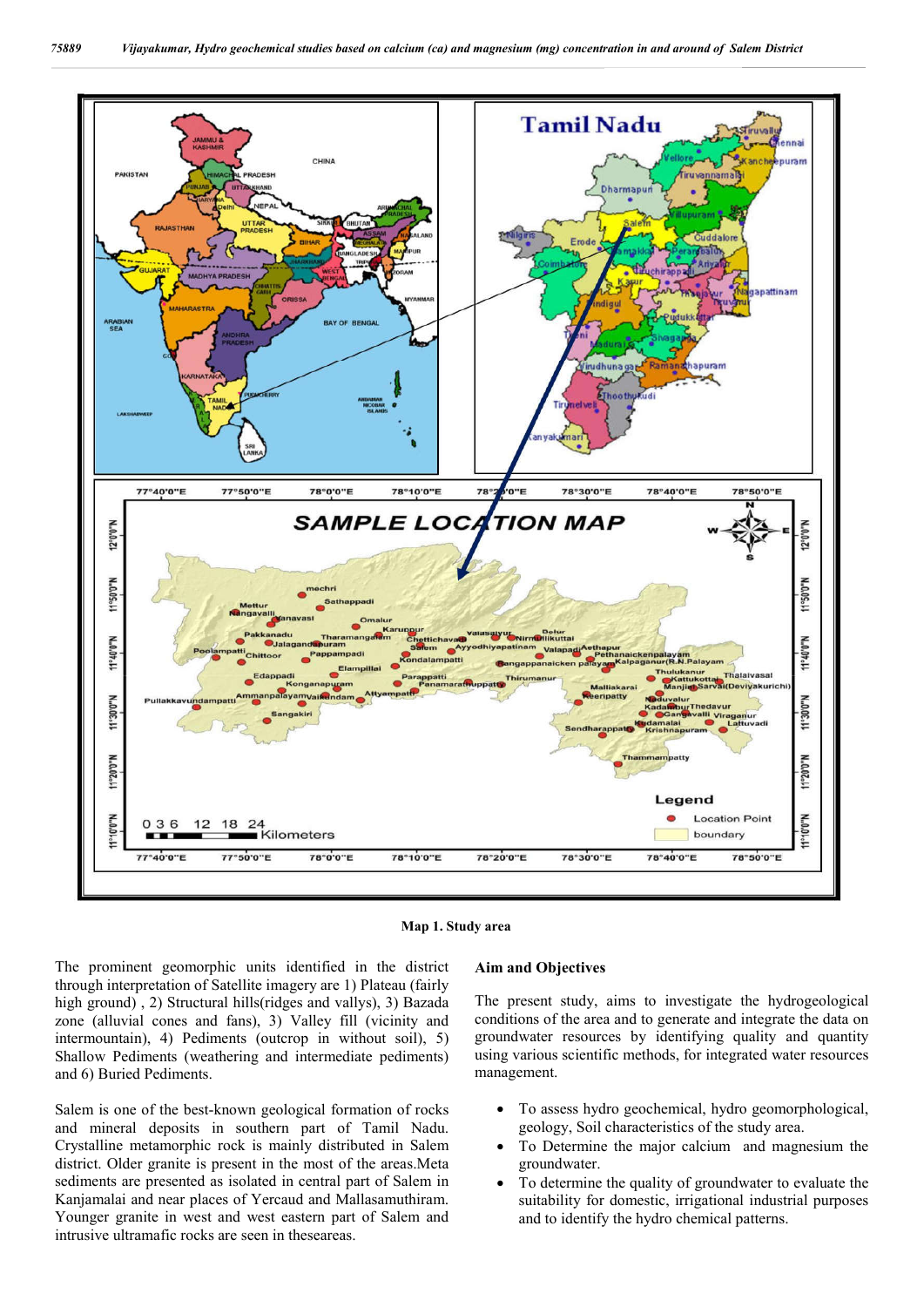To integrate various thematic maps using ARC GIS software version 10.3 and Surfer 13 to demarcates groundwater quality of the study area.

# **MATERIALS AND METHODS**

GIS is now emerged as modern tool in any hydro geological studies. Geo chemical and physical characteristics of the groundwater were determined with respect to WHO (World Health Organization) standard of the drinking and irrigation purposes of the study area. Salem district covers 5245 sq.km. Salem district is chracteritised by the various rock types and mineral deposits are mainly controls the water quality in this area are following as Magnetite, Bauxite, Granite, Limestone, Quartz and Iron ore.

Characterization of groundwater in terms of geochemical types is an essential component of scientific management of groundwater resources in order to monitor the quality of groundwater in an aquifer, and also for identified of recharge areas. Moreover, Geochemistry of Groundwater is also related to the nature of host rock as well as the overlaying rock types. An understanding of chemical quality of water is essential in determining its usefulness for drinking purpose. Presentation of geochemical data in the form of graphical charts such as piper's hill diagram and Gibb's diagram etc. help in recognizing various hydro geochemical types in a groundwater basin. The following discussion describes the hydro geochemistry of the groundwater in the study area with

![](_page_2_Figure_7.jpeg)

**Map 2. Calcium Post and Pre-Monsoon**

The hydrogeological study included 60 groundwater samples which were collected for hydrogeochemical study in the area during pre and post monsoon seasons of 2016 and 2017 and the samples were analyzed to identify pH, EC,TDS, calcium, magnesium, sodium, potassium, chloride, fluoride, nitrate, iron etc., Then the geochemical data were interpreted and compared with WHO standards. Chemical concentration values are taken into GIS platform to prepare the GIS spatial distribution maps and tables. Finally, the groundwater quality for drinking purposes and irrigation purposes has been found.

specific emphasis on the control exercised by lithology. GIS has been used extensively in analyses of result where groundwater quality is being monitored.

#### **Calcium (Ca)**

Calcium is the second dominating ion in the study area. During Post-Monsoon calcium concentration in the groundwater of the study area Calcium ranged from to minimum value of 16 ppm (Thammampatty) to maximum values of 342 ppm,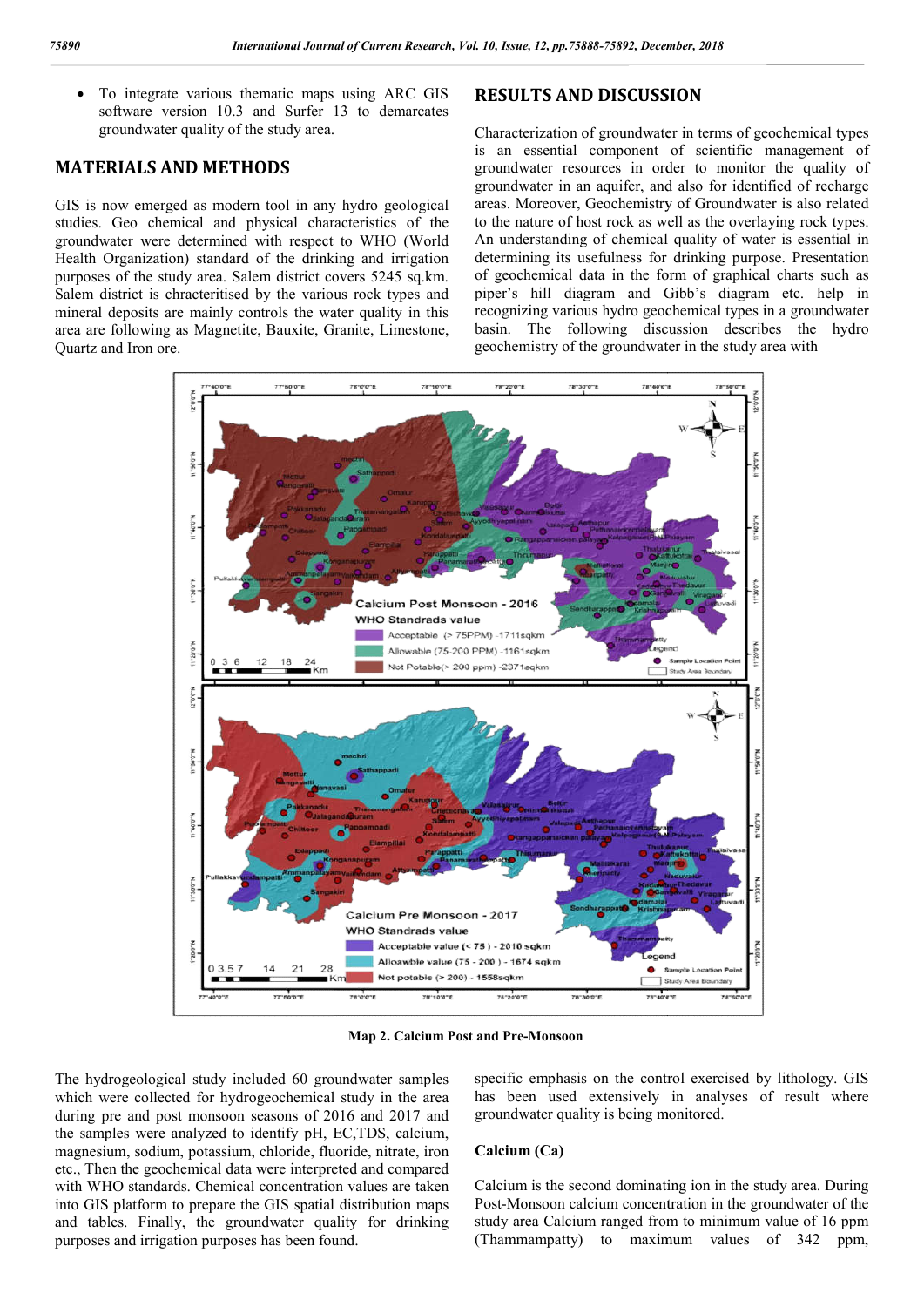(Vempadidhalam) with an average value of 111 ppm. During Pre-Monsoon calcium concentration ranged from to minimum of 16 (Thulukanur) to maximum of 410 ppm, (Vempadidhalam) with an average value of 215 ppm.

mpadidhalam) with an average value of 111 ppm. During The highest value was observed in Omalur and Kannankuruchi<br>Monsoon calcium concentration ranged from to minimum areas and the lowest values were recorded in Thammampatt Gangavalli and Belur areas. Most of the samples fell within the acceptable and allowable limit Values, only few samples fell st value was observed in Omalur and Kannankuru<br>the lowest values were recorded in Thammampa<br>i and Belur areas. Most of the samples fell within<br>and allowable limit Values, only few samples fel

|  |  |  |  |  |  |  | Table 1. Calcium limiting values with respect of WHO standards Post and Pre-Monsoon |  |  |  |  |
|--|--|--|--|--|--|--|-------------------------------------------------------------------------------------|--|--|--|--|
|--|--|--|--|--|--|--|-------------------------------------------------------------------------------------|--|--|--|--|

| S.No | Limiting values | Portability nature | Open well location                                                                             | Open well Location                                                                        |  |  |
|------|-----------------|--------------------|------------------------------------------------------------------------------------------------|-------------------------------------------------------------------------------------------|--|--|
|      |                 |                    | Post-Monsoon                                                                                   | Pre-Monsoon                                                                               |  |  |
|      | 75              | Acceptable limit   | 11,28,31,33,34,36,39,42,43,45,46,47,48<br>,50,51,52,53,59,60                                   | 11, 30, 31, 33, 34, 36, 39, 41, 43, 45, 46, 47,<br>48, 49, 50, 52, 53, 54, 56, 57, 59, 60 |  |  |
|      | 75-200          | Allowable Limit    | 1.2.3.4.5.6.8.9.10,12,13,15,16,17,20,21,<br>23, 24, 25, 26, 27, 29, 30, 32, 35, 37, 38, 40, 41 | 1,3,4,5,6,7,8,9,10,12,13,15,17,20,21,<br>23, 25, 26, 28, 29, 32, 35, 37, 38, 42, 43, 51,  |  |  |
|      | 200             | Not Potable        | 44, 49, 54, 55, 56, 57, 58<br>7, 14, 18, 19, 22                                                | 58<br>2, 14, 16, 18, 19, 22, 24, 27, 40, 55                                               |  |  |

| Portability Nature | Limiting values | Post-Monsoon  |                        | Pre-Monsoon    |                        |  |
|--------------------|-----------------|---------------|------------------------|----------------|------------------------|--|
|                    |                 | Area in $Km2$ | Percentage of the area | Area in $Km^2$ | Percentage of the area |  |
| Acceptable Limit   |                 | 2010          |                        | 711            |                        |  |
| Allowable Limit    | 75-200          | 1674          | 60                     | 161            | 41                     |  |
| Not potable        | 200             | 558           |                        | 2371           |                        |  |

![](_page_3_Figure_7.jpeg)

**Map 3. Magnesium Post and Pre-Monsoon**